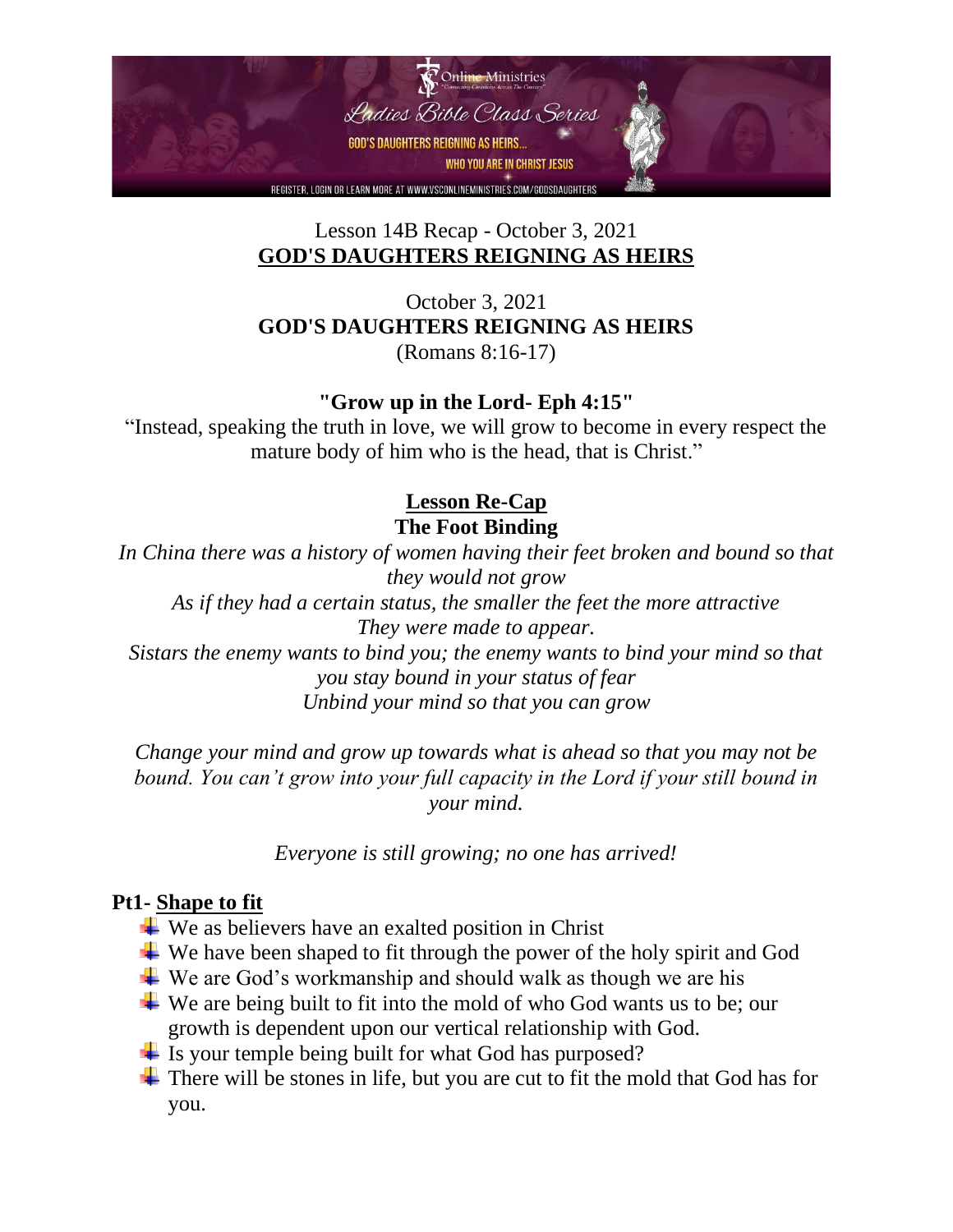

- $\overline{\phantom{a}}$  You may be rejected but your stone may be the one that leads others; God has you placed where he wants you to fit in his plan for your life.
- $\overline{\phantom{a}}$  Don't try to shape yourself to fit in with others; God is the only one who can place you.
- God has a plan; and you have a place

### **Pt 2- Life in the manner**

- $\overline{\phantom{a}}$  Sometimes you have to make allowances with others
- $\overline{\phantom{a}}$  You must strive to live in the bonds of peace; each Sistar has a part in God's design of life.
- $\overline{\phantom{a}}$  We are all growing up in the stature of God
- $\overline{\mathbf{u}}$  When you stop and think about the wonders of God; you get overwhelmed by the love that God has for you
- $\pm$  It's by love that we grow in the nature of God
- $\overline{\phantom{a}}$  We must have a bond that binds us together because we are uniquely made
- $\overline{\mathbf{u}}$  We may all be different; but it's our bond that shows our manner
- $\overline{\text{H}}$  How good it is for Sistars to dwell together in unity; there is a blessing in the unity of Sistars growing in the manner that God calls for us
- $\overline{\phantom{a}}$  Grow up in the nature of God
- $\ddot{\bullet}$  We need direction from God in order for us to grow and mature
- Remember that father knows best!

# **Pt 3 – Grow Up**

- $\overline{\mathbf{u}}$  When a plant grows it grows up; you have to grow up into Christ
- $\overline{\phantom{a}}$  Christ is the head, you are apart of his body, follow the direction that the head gives us.
- $\overline{\phantom{a}}$  You have a place in God; with that position we are loved
- Love gave his life for us; we have to be love before we can be loved; work on your vertical
- $\ddot{\bullet}$  When you be vertical; you can do all the horizontal!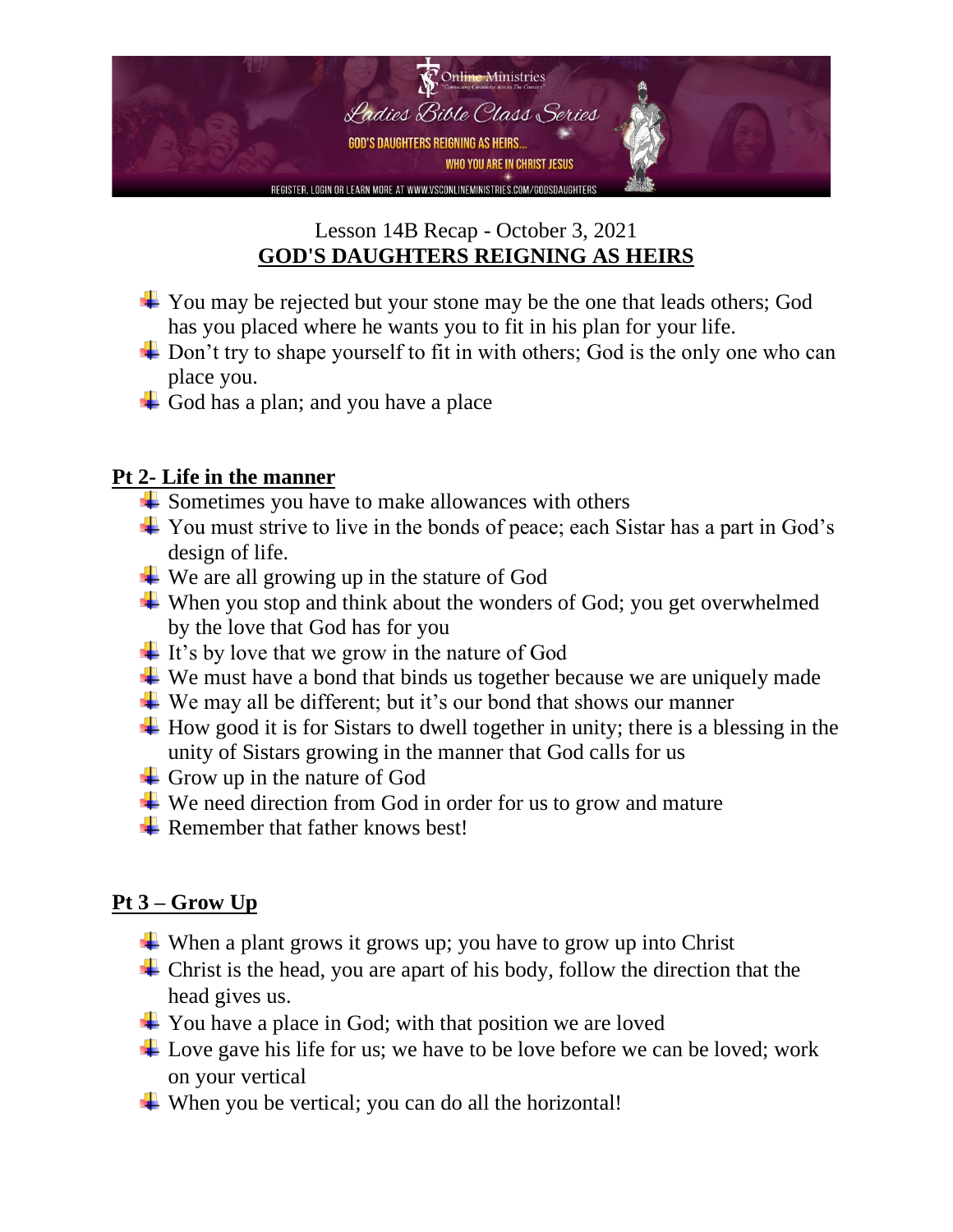

- $\ddot{\bullet}$  When you strengthen your vertical you become a catalyst for what the spirit has purposed for you
- God has a place and purpose for you; continue to grow in the nature that God has designed for you

## *Lesson to be continued*



# October 10, 2021 **GOD'S DAUGHTERS REIGNING AS HEIRS** (Romans 8:16-17)

#### **"Grow up in the Lord- Prov 3:5-6" Trust in the Lord with all thine heart and lean not on your own understanding; in all your ways submit to him, and he will make your paths straight**

*God is good when you're in the hurricane and when your out of the hurricane When you continue to grow in the vertical you grow in the "so-love"*

#### **Pt 4 – The Ultimate Love- "God's perfect love for an imperfect people**

- God has a plan, and you have a place in that plan
- Why does God so love us? What kind of love is this that loves?
- $\pm$  The world says when someone hurts you get them back, but God says love your enemies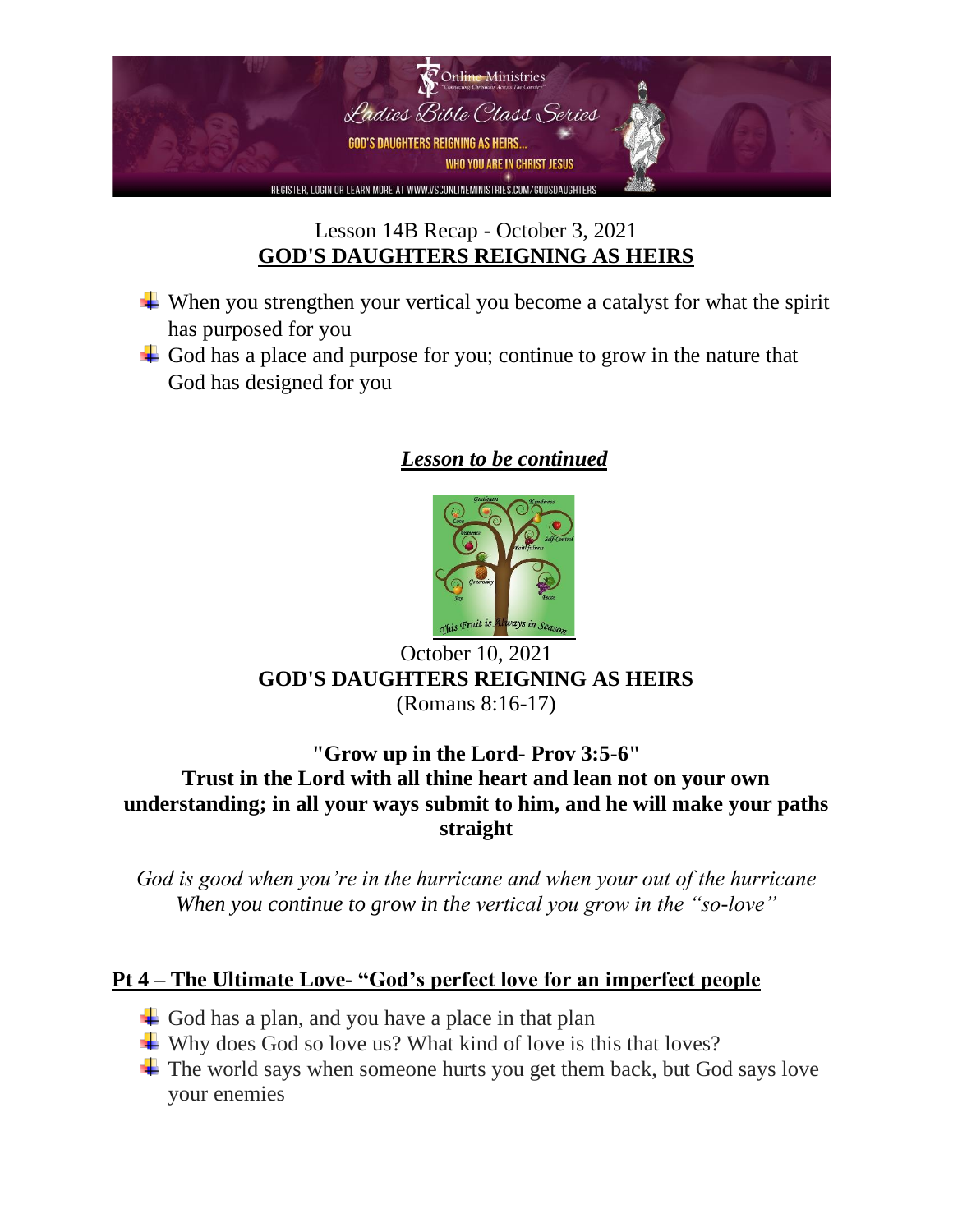

- $\pm$  Eph 2 vs 4 & 5 God's so love is not quantified, his love can only be accepted
- $\overline{\phantom{a}}$  This life is a life of growing into the head which is love
- God chose us to be his heirs, his daughters; God's so love gave us a seat at the table
- $\overline{\phantom{a}}$  If God so loved, you: than you can extend love through your actions towards others
- God loves us not because of who we are but because it's his character

When we focus on God's love – (that's the vertical)



- **→** You can't love God and hate your sister, whoever loves will reap love
- $\overline{\mathbf{I}}$  The love that was displayed on the cross makes us sisters, no matter how you may feel or what has been done.
- $\overline{\text{ }}$  Walk in the light that causes us to be one